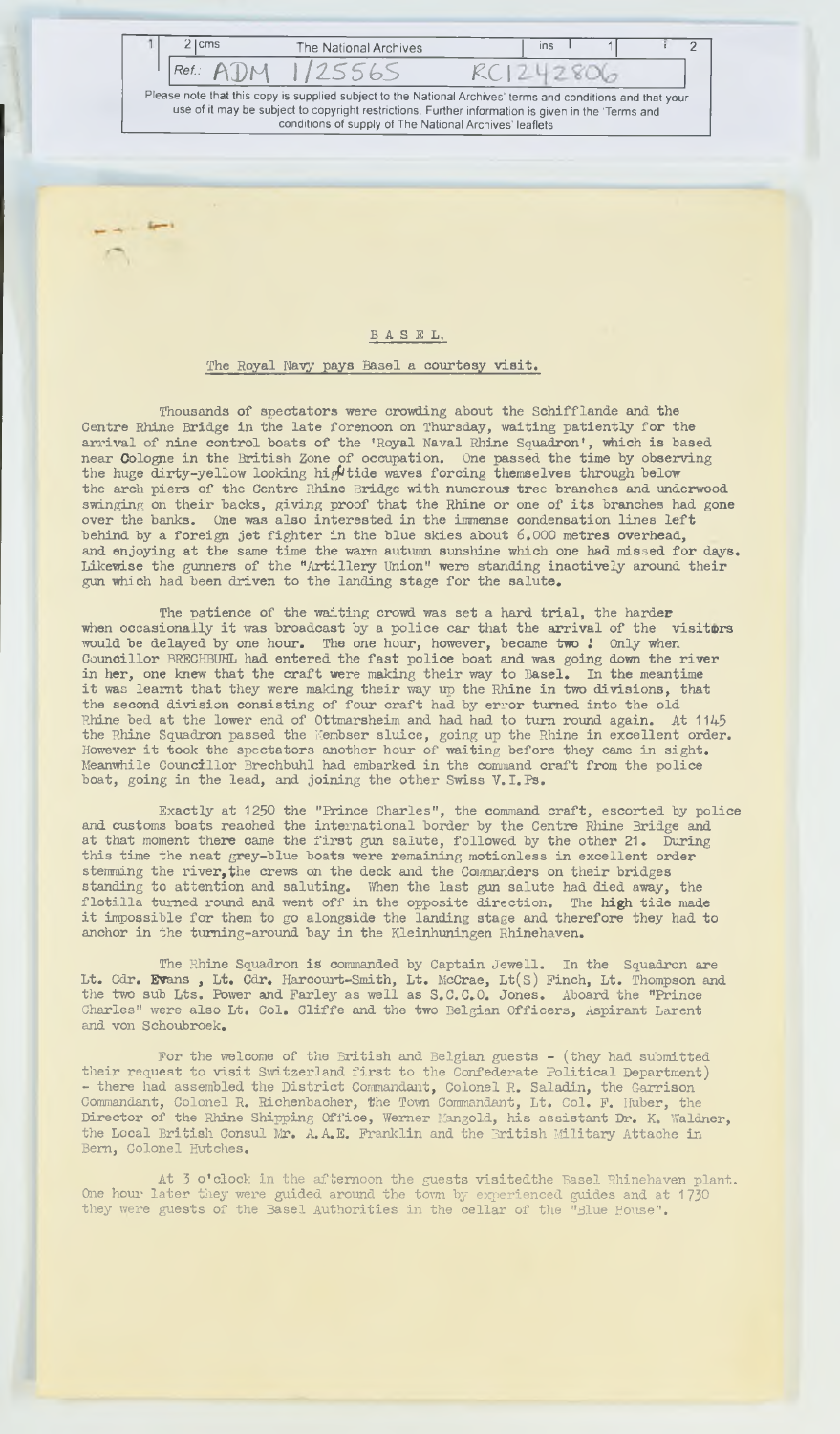## $C_{\text{max}}$  :  $\text{W}$   $\text{A}$  British Embassy,

BERNE.

Despatch No. 305 October 13, 1954.

**CONFIDENTIAL** 1657/18/54

Sir,

With reference to Mr. Jackson's telegram No. 202 of the 20th of September, 1954, I have the honour to transmit herewith a copy of a despatch dated the 5th of October, 1954, from Her Majesty's Consul in Basle, on the courtesy visit paid to that city by the Royal Naval Rhine Squadron.

2. It will be seen from Mr. Franklin's report that the visit proved a distinct success and that the flotilla received a generous welcome from the local Swiss authorities. In the event the various factors described in my telegram No. 187 of the 3rd of September did not operate adversely and the visit received the full support of the Federal and Basle governments despite the risk of embarrassing criticism based on the argument of Switzerland's traditional neutral status. would appear that the authorities had taken special care to prevent provocative comment on this contentious aspect and that the press responded with admirable restraint. Even the hostile journals, it would seem, contented themselves with comparatively harmless ridicule rather than inculge in political invective.

3. The successful accomplishment of the visit may be attributed to the concurrence of a number of factors, ranging from the particular esteem which our country enjoys in Switzerland, and the degree to which the persons and conduct of Captain Jewell and his men enhanced it, to the existence of a special political climate momentarily favouring such a visit.

4. In this last connection I have since been informed that only recently the Federal authorities refused permission to the Swedish Government - a fellow neutral - for a courtesy visit by the Swedish Air Force to this country. Mr. Jackson was given to understand, however, that in the present instance the Federal Political Department were more favourably disposed as the result of the two-stage approach authorised in your telegram No.152 of the 9th of September, which revealed a welcome understanding of their difficulties. It was in fact Federal Councillor Petitpierre himself who telephoned to the Basle authorities, recommending a fair win'd for the project. Moreover, so Mr. Jackson was specifically informed by Dr. Schaller, who as shown in paragraph 7 of Mr. Franklin's despatch played a prominent part in the proceedings, the visit had come at a time when the German authorities were showing signs of reverting to their earlier restrictive and truculent attitude towards freedom of navigation on the Rhine and had therefore served as a public demonstration that Switzerland was not alone in her attitude towards that freedom. I understand that many people in Basle were even disposed to believe that the visit had been timed to coincide with the London Conference on European Defence, and that future British commitments in Europe would perpetuate the existence of the Royal Naval Rhine Squadron.

5. Another favourable factor in the situation was the current active policy of the Federal and local authorities of developing and publicising the Port of Basle as an international maritime centre. I have no doubt, from the mood of slightly anxious elation discernible both in Basle and in the Federal Political Department, that it was decided that any possible inroad on Swiss neutrality would be more than compensated for by the extent to which a visit by the Royal Navy would serve to put the Port of Basle on the map. As will be seen from paragraph 3 of this Embassy's telegram No. 202, the Federal authorities have closed their eyes to the question of precedent, and will cross that bridge when they come to it.

6. In addition to the general absence of political commentary the fact that new) of the visit was not released until it was almost due further suggests a desire ti forestall awkward public discussion.

ONFIDENTIAL

The Right Honourable Anthony Sden, M. C., M. P. etc., etc. etc.

**/ 7.**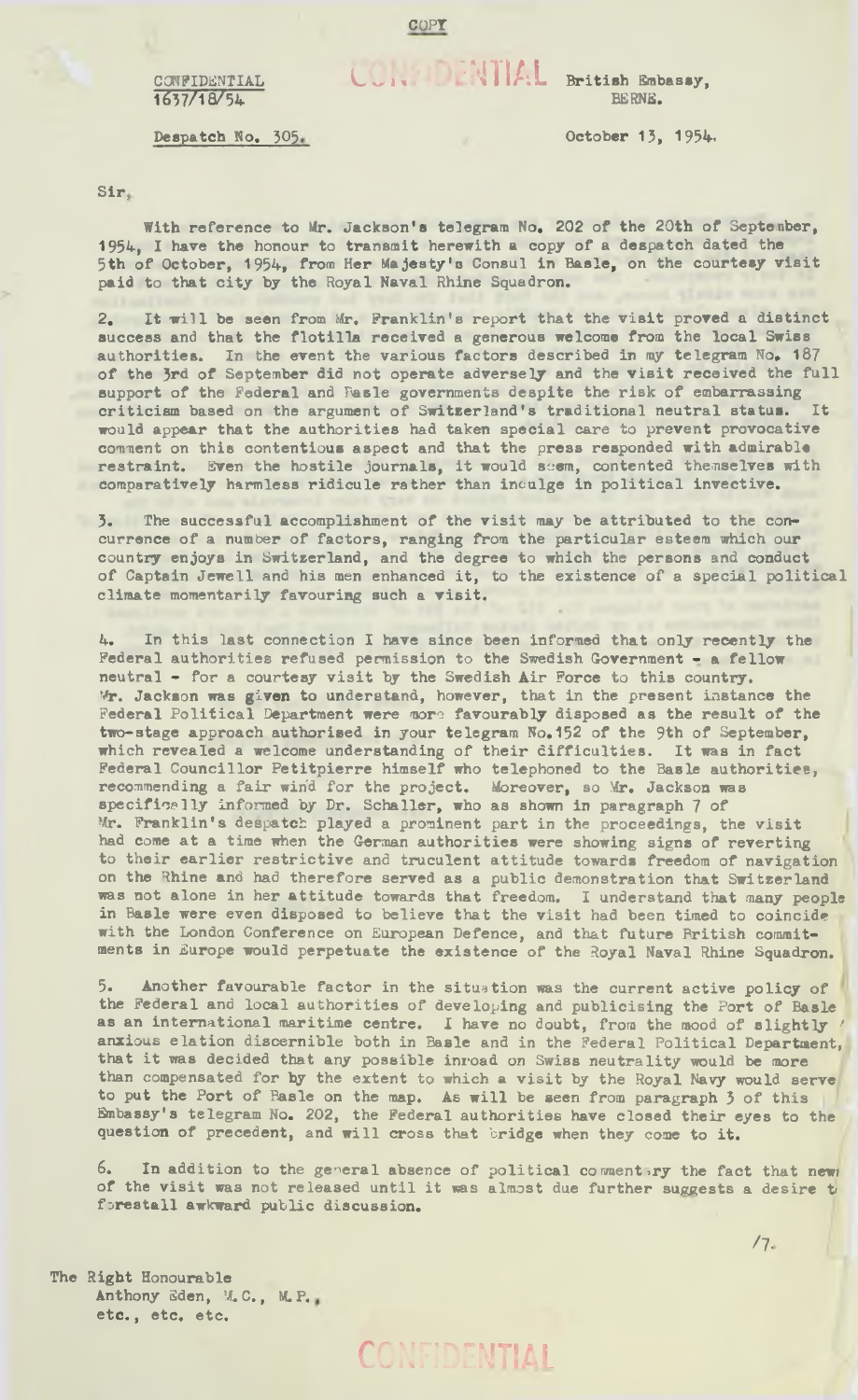7. There can he no doubt of the favourable impression created by the impeccable turn-out and behaviour of the ratings and other ranks of the Royal Navy and the Royal 'Marines, and to their modest and unselfconscious pleasure in their reception. The news of Captain Jewell's navigational achievement was soon widely known, and the fact that the Navy had reached their destination on a river closed to normal traffic, brought him a mild portion of hero-worship. Captain Jewell showed a dexterity in public relations, and in his handling of Swiss notabilities, which was no less than his skill as a seaman. His task was facilitated by the energetic and efficient action in the preparatory arrangements of Mr. Consul Franklin, whose indispensable part in it deserves warm co omendation. Cooperation with the Belgian element of the squadron and between our two missions in Berne was throughout complete.

**- n r i ^**

8. I have the impression that the success of this visit may well have initiated a useful and pleasant tradition. I agree however with Franklin's conclusion that such visits could not be repeated except on very rare intervals and with the utmost regard for the peculiar conditions and problems involved. The reaction of the Swiss authorities with regard to any future projected naval visit would largely depend upon the circumstances of the time, and might well be less accommodating. It would thus be expedient to keep in mind the technique of approach which on this occasion proved so effective. In view of the last sentence of your telegram No. 152 of the 9th of September I have not mentioned these impressions to my United States Colleague, though I feel that it might be useful to the United States authorities if they could be informed of them in confidence.

contact and the state soft for fiftee.

day it will be the child

of Longitude Deferred and the first time provided analysis and the

specificant month flavor flavor and the seconds for add releasing on them course

I have the honour to be, With the highest respect,

**Control of Manufacturer** 

Sir,

Tour obedient Servant,

(L. 1. Iamb)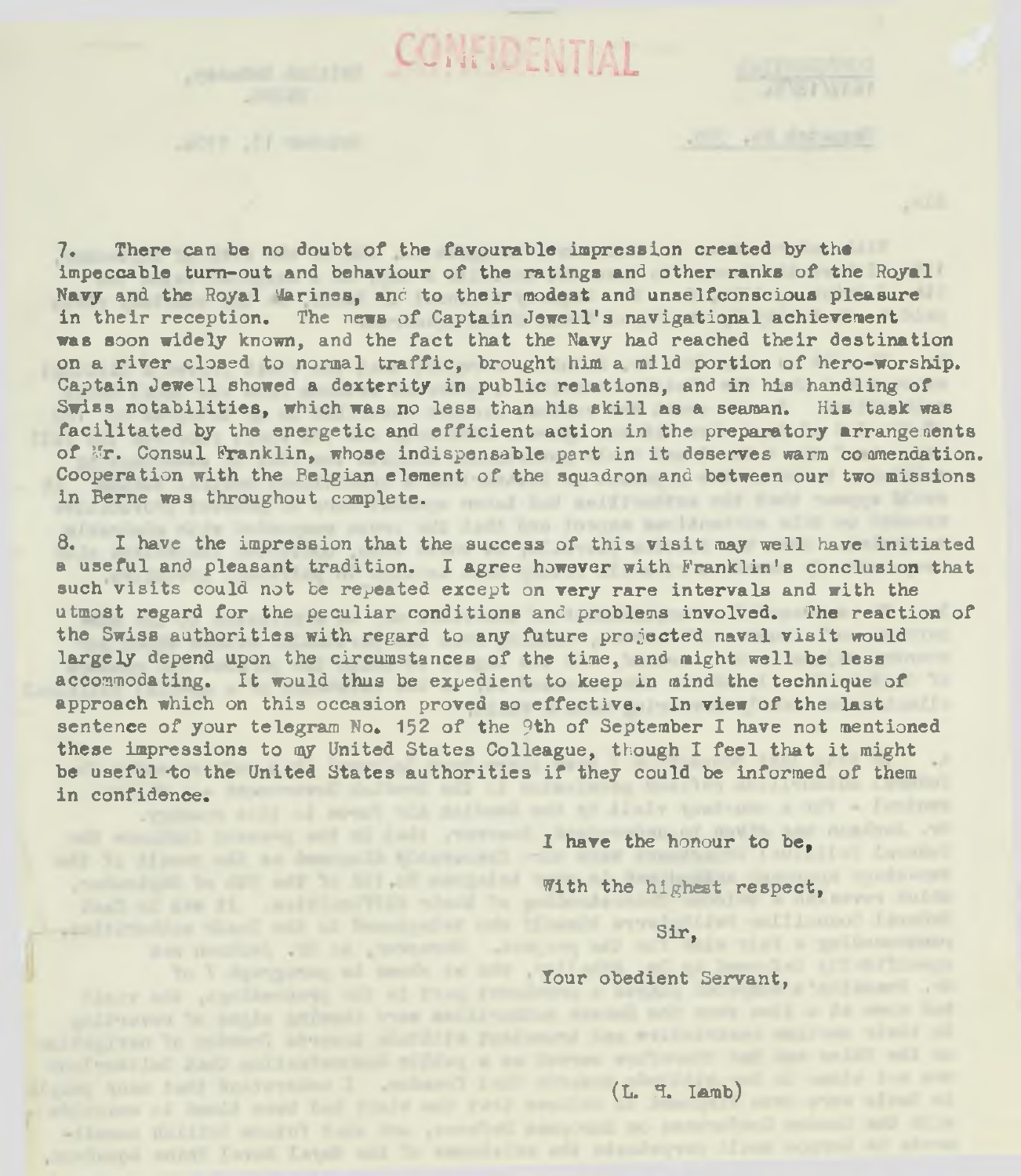7. There can be no doubt of the favourable Impression created by the impeccable turn-out and behaviour of the ratings and other ranks of the Royal Navy end the Royal Marines, and to their modest and unselfconscious pleasure in their reception. The news of Captain Jewell's navigational achievement was soon widely known, and the fact that the Navy had reached their destination on a river closed to **normal** traffic, brought him a mild portion of hero-worship. Captain Jewell showed a dexterity in public relations, and in his handling of Swiss notabilities, which was no less than his skill as a seaman. His task was facilitated by the energetic and efficient action in the preparatory arrangements of Mr. consul Franklin, whose indispensable part in it deserves war i commendation. Cooperation with the Belgian element of the squadron and between our two missions in Berne was throughout complete.

8. I have the impression that the success of this visit may well have initiated a useful and pleasant tradition. I agree however with Mr. Franklin's conclusion that such visits could not be repeated except on very rare intervals and with the utmost regard for the peculiar conditions and problems involved. The reaction of the Swiss authorities

/with ..•